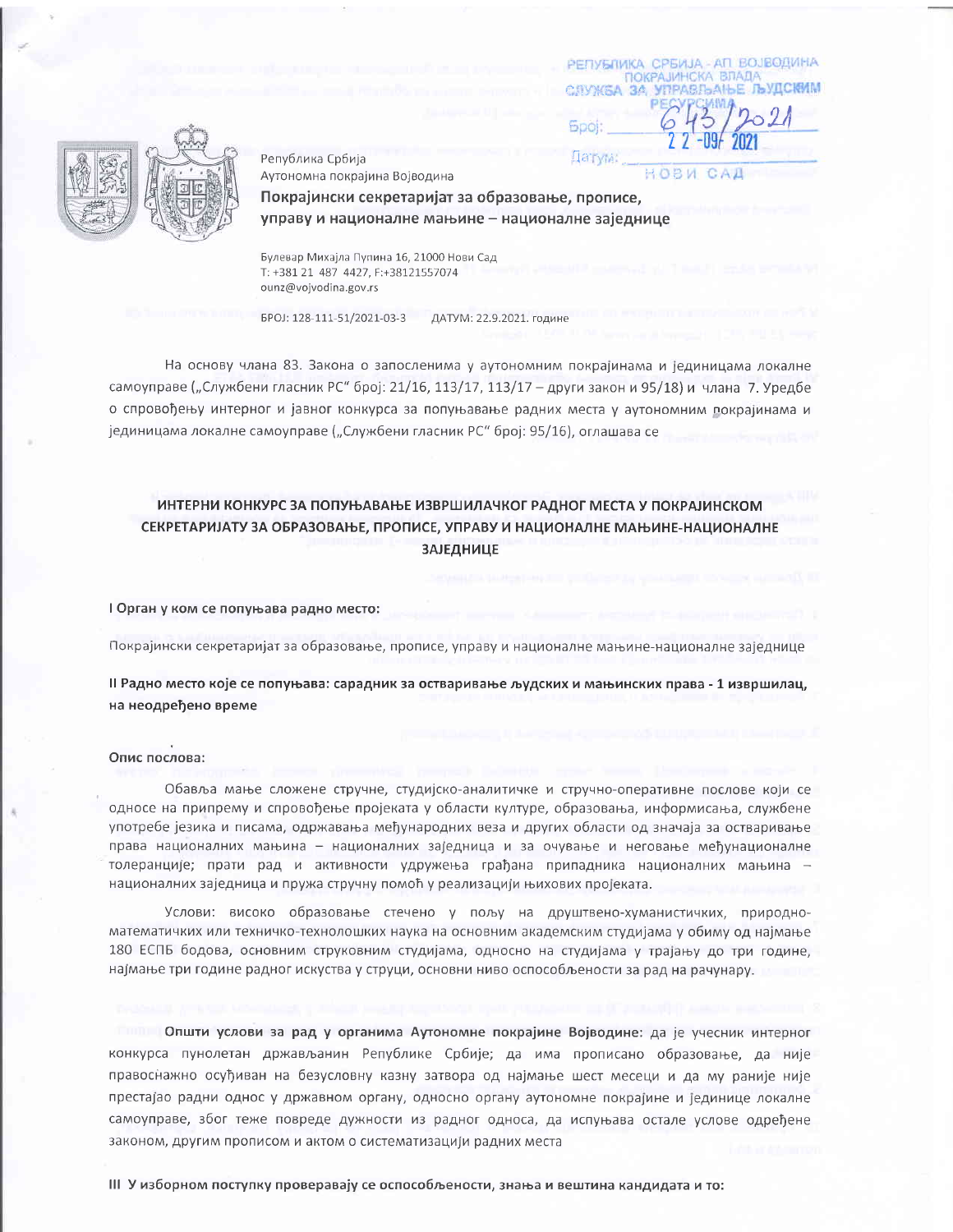-Провера знања кандидата из области из делокруга рада Покрајинског секретаријата -писмена провера (решавање теста који садржи 10 питања) и стручно знање из области рада на оглашеном радном месту писмена провера (решавање теста који садржи 10 питања),

-стручна оспособљеност кандидата- увидом у приложене документе и непосредно, кроз разговор са кандидатима,

- Вештине комуникације - непосредно, кроз разговор са кандидатима.

IV Место рада: Нови Сад, Булевар Михајла Пупина 16.

V Рок за подношење пријаве на интерни конкурс: Рок за подношење пријава је осам дана и почиње да тече 23.09.2021. године а истиче 30.9.2021. године.

VI Лице које је задужено за давање обавештења: Бојана Макивић, телефон: 021/487 4373.

VII Датум оглашавања: 22.09.2021. године.

VIII Адреса на коју се подноси пријава: Покрајински секретаријат за образовање, прописе, управу и националне мањине-националне заједнице, са назнаком "За интерни конкурс за попуњавање радног места сарадник за остваривање људских и мањинских права -1 извршилац".

IX Докази који се прилажу уз пријаву на интерни конкурс:

1. Потписана пријава са адресом становања, контакт телефоном, е mail адресом и потписаном изјавом у којој се учесник интерног конкурса опредељује да ли ће сам прибавити доказе о чињеницама о којима се води службена евиденција или ће то орган учинити уместо њега;

2. биографија са наводима о досадашњем радном искуству;

3. оригинал или оверена фотокопија уверења о држављанству;

4. оверена фотокопија личне карте, односно оверену фотокопију извода електронског читача биометријске личне карте;

5. оригинал или оверена фотокопија уверења МУП-а да кандидат није осуђиван на безусловну казну затвора од најмање шест месеци, не старије од 6 месеци од дана оглашавања интерног конкурса.;

6. оригинал или оверена фотокопија дипломе којом се потврђује стручна спрема;

7. оригинал или оверена фотокопија доказа о најмање три године радног искуства у струци (потврде, решења, уговори и други акти из којих се може утврдити на којим пословима, са којом стручном спремом и у ком периоду је стечено радно искуство),

8. потписана изјава (образац 3) да кандидату није престајао радни однос у државном органу, односно органу аутономне покрајине и јединице локалне самоуправе, због теже повреде дужности из радног односа,

9. фотокопија радне књижице, уколико је кандидат поседује,

10. оригинал или оверена фотокопија доказа о познавању рада на рачунару (уверење, сертификат, потврда и сл.),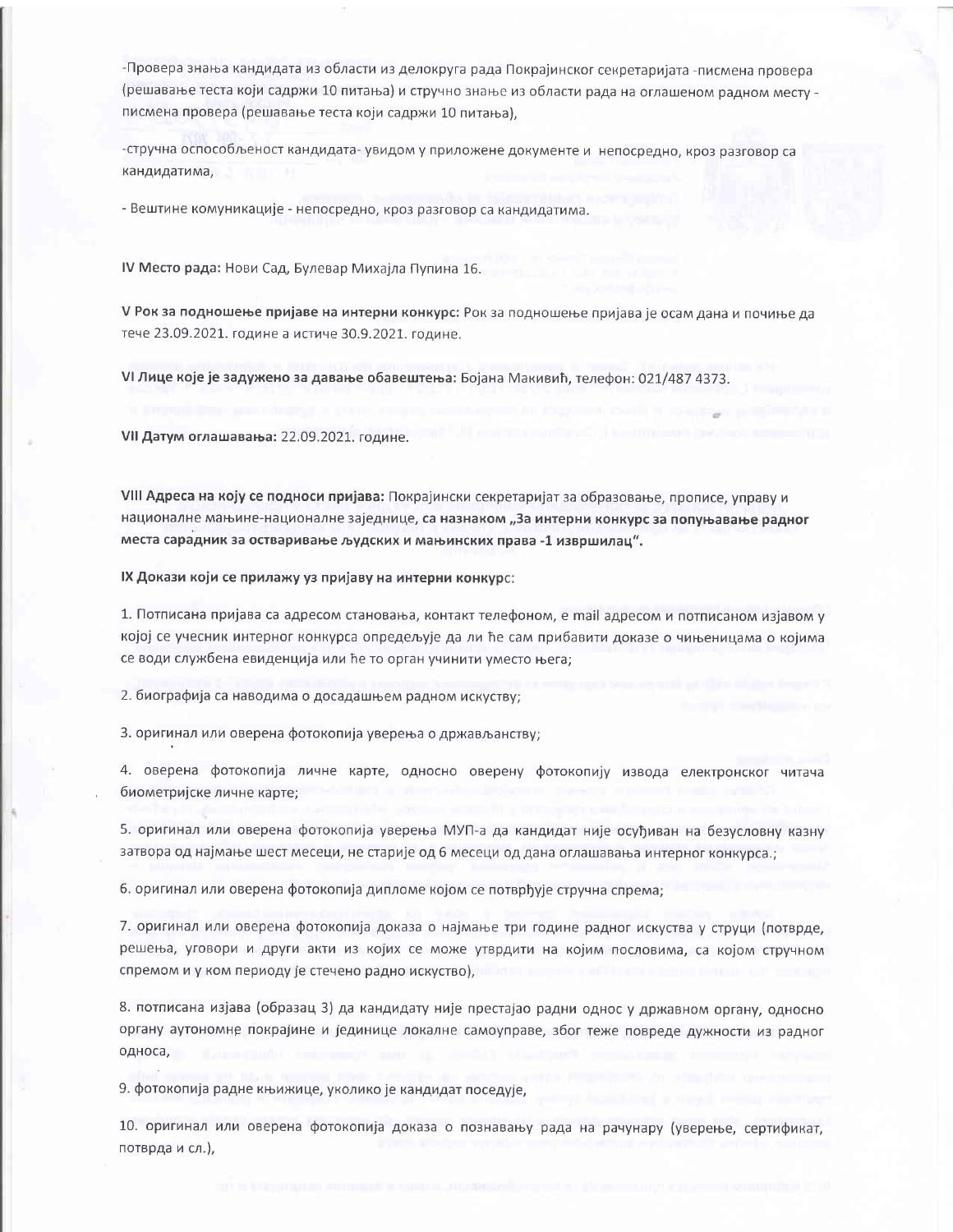11. оригинал или оверена фотокопија уверења о положеном државном стручном испиту,

У складу са Законом о запосленима у аутономним покрајинама и јединицама локалне самоуправе, пробни рад је обавезан за сва лица која нису заснивала радни однос у органу аутономне покрајине, јединици локалне самоуправе, или државном органу. Пробни рад за радни однос заснован на неодређено време траје шест месеци. Службеник на пробном раду који је радни однос засновао на неодређено време полаже државни стручни испит до окончања пробног рада, у супротном престаје му радни однос. Службеник, који је у радном односу на неодређено време дужан је да има положен државни стручни испит. Службеник коме пробни рад није обавезан у складу са законом, као и службеник који је засновао радни однос на неодређено време, а нема положен државни стручни испит, полаже државни стручни испит у року од шест месеци од дана заснивања радног односа.

Одредбом чл. 9. ст. 3. и 4. и 103. Закона о општем управном поступку ("Службени гласник РС", број 18/16 и 95/18 - аутентично тумачење) прописано је, између осталог, да су органи у обавези да по службеној дужности, када је то неопходно за одлучивање, у складу са законским роковима, бесплатно размењују, врше увид, обрађују и прибављају личне податке о чињеницама садржаним у службеним евиденцијама, осим ако странка изричито изјави да ће податке прибавити сама.

Докази који се прилажу уз пријаву на овај интерни конкурс, а о којима се води службена евиденција су уверење о држављанству, уверење МУП-а да кандидат није осуђиван на безусловну казну затвора од најмање шест месеци, уверење о положеном државном стручном испиту.

Учесник интерног конкурса може да се изјасни о томе да орган по службеној дужности прибави претходно наведене доказе од органа који је надлежан за вођење службене евиденције или да ће сам прибавити наведени доказ у прописаном року.

Уколико се учесник конкурса определи да орган прибави по службеној дужности наведени доказ, дужан је да се у пријави на интерни конкурс о томе посебно писмено изјасни и потпише изјаву која је саставни део интерног конкурса-(образац 1) Изјава о давању сагласности за коришћење личних података у сврху прикупљања података о наведеном доказу.

Уколико се учесник интерног конкурса определи да ће сам прибавити наведени доказ, дужан је да се у пријави на интерни конкурс о томе посебно писмено изјасни и потпише изјаву која је саставни део интерног конкурса-(образац 2)

#### Х Место, дан и време провере оспособљености, знања и вештина кандидата у изборном поступку:

Са кандидатима чије су пријаве благовремене, допуштене, разумљиве, потпуне и уз које су приложени сви потребни докази и који испуњавају услове за оглашено радно место, обавиће провера стручне оспособљености, знања и вештине у просторијама Покрајинског секреатријата за образовање, прописе, управу и националне мањине-националне заједнице, Нови Сад, Булевар Михајла Пупина 16. О датуму и времену писмене и усмене провере ће учесници конкурса бити обавештени телефонским путем на бројеве телефона које су доставили у својим пријавама и путем мејла на e-mail адресе.

### XI Службеници који имају право да учествују на интерном конкурсу:

У складу са Законом о запосленима у аутономним покрајинама и јединицама локалне самоуправе, на интерни конкурс могу се пријавити:

- службеници запослени на неодређено време у органима АПВ као и службама и организацијама који оснива надлежни орган АПВ и

- службеници у истом звању или службеници који испуњавају услове за напредовање у звање у које је разврстано радно место које се попуњава.

## Напомене:

Неблаговремене, недопуштене, неразумљиве или непотпуне пријаве и пријаве уз које нису приложени сви потребни докази (како је наведено у тексту интерног конкурса)у оригиналу или фотокопији овереној